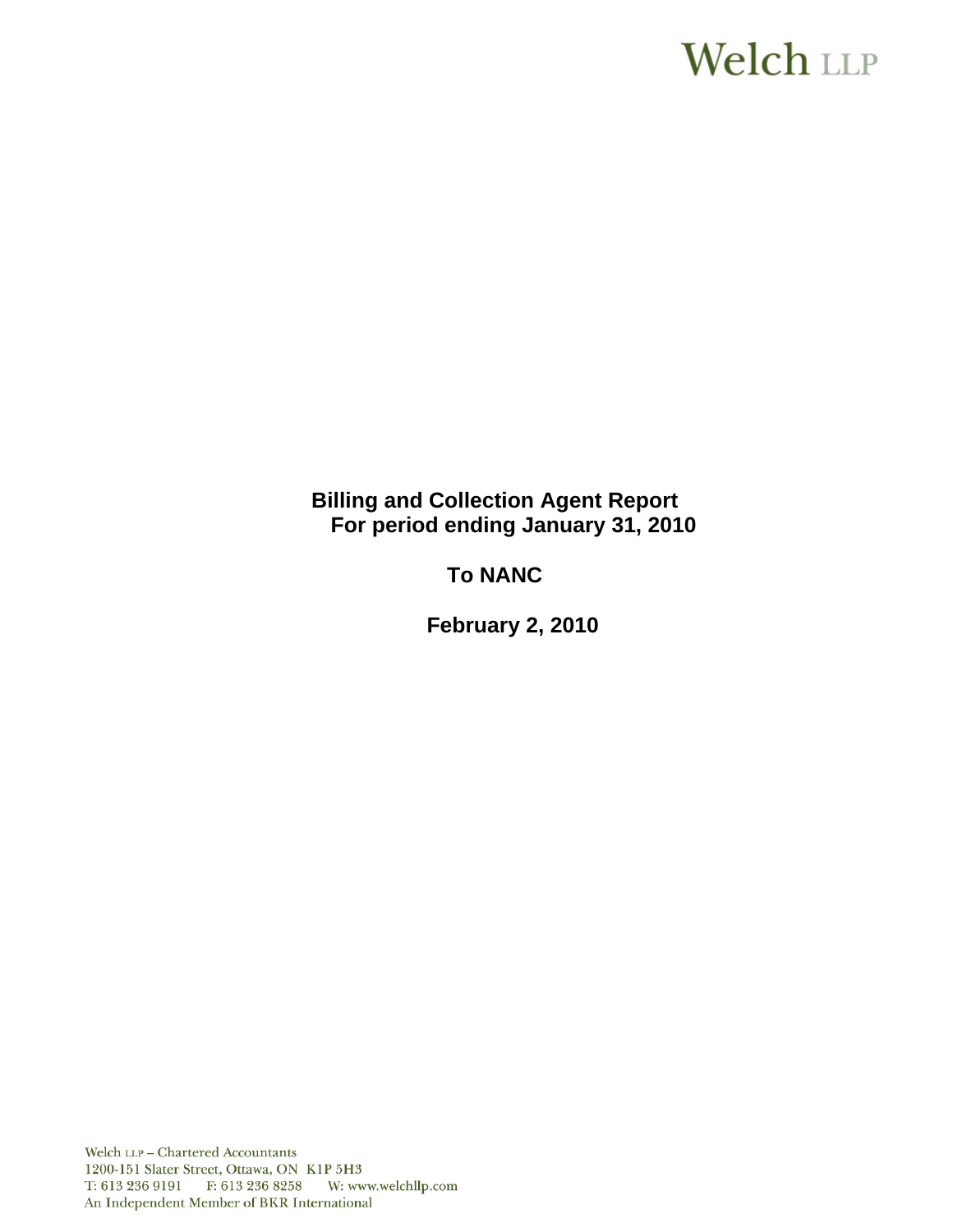# **NANPA FUND STATEMENT OF FINANCIAL POSITION JANUARY 31, 2010**

| <b>Assets</b>                                                             |               |                 |
|---------------------------------------------------------------------------|---------------|-----------------|
| Cash Balance in bank account                                              |               | \$<br>2,711,946 |
| Receivable from US Carriers                                               | 173,555       |                 |
| Receivable from Canada                                                    | 5,912         |                 |
| Receivable from Caribbean countries                                       | 2,427         |                 |
| Receivables forwarded to FCC for collection (Over 90 days)                | 289,630       |                 |
| Allowance for uncollectible accounts                                      | (353,000)     | 118,524         |
| Prepaid maintenance contract                                              |               | 4,800           |
| <b>Total assets</b>                                                       |               | 2,835,270       |
| Less: Accrued liabilities (see below for makeup)                          |               | (345, 893)      |
| <b>Fund balance</b>                                                       |               | \$<br>2,489,377 |
| Makeup of Accrued Liabilities (see following page for additional details) |               |                 |
| <b>Welch LLP</b>                                                          | 19,900        |                 |
| <b>NEUSTAR Pooling 1K Block Pooling Expenses</b>                          | 188,498       |                 |
| <b>NEUSTAR Admin Expenses</b>                                             | 128,500       |                 |
| Data Collection Agent - USAC                                              | 8,995         |                 |
|                                                                           | \$<br>345,893 |                 |

**\*\*\*\*\*\*\*\*\*\*\*\*\*\*\*\*\*\*\*\*\*\*\*\*\*\*\*\*\*\*\*\*\*\*\*\*\*\*\*\*\*\*\*\*\*\*\*\*\*\*\*\*\*\*\*\*\*\*\*\*\*\*\*\*\*\*\*\*\*\*\*\*\*\*\*\*\***

### **Other items of note**

The budget process is ongoing. The goal is to have a budget finalized in time for the February NANC meeting.

During January, the savings account earned an average rate of return of 0.375%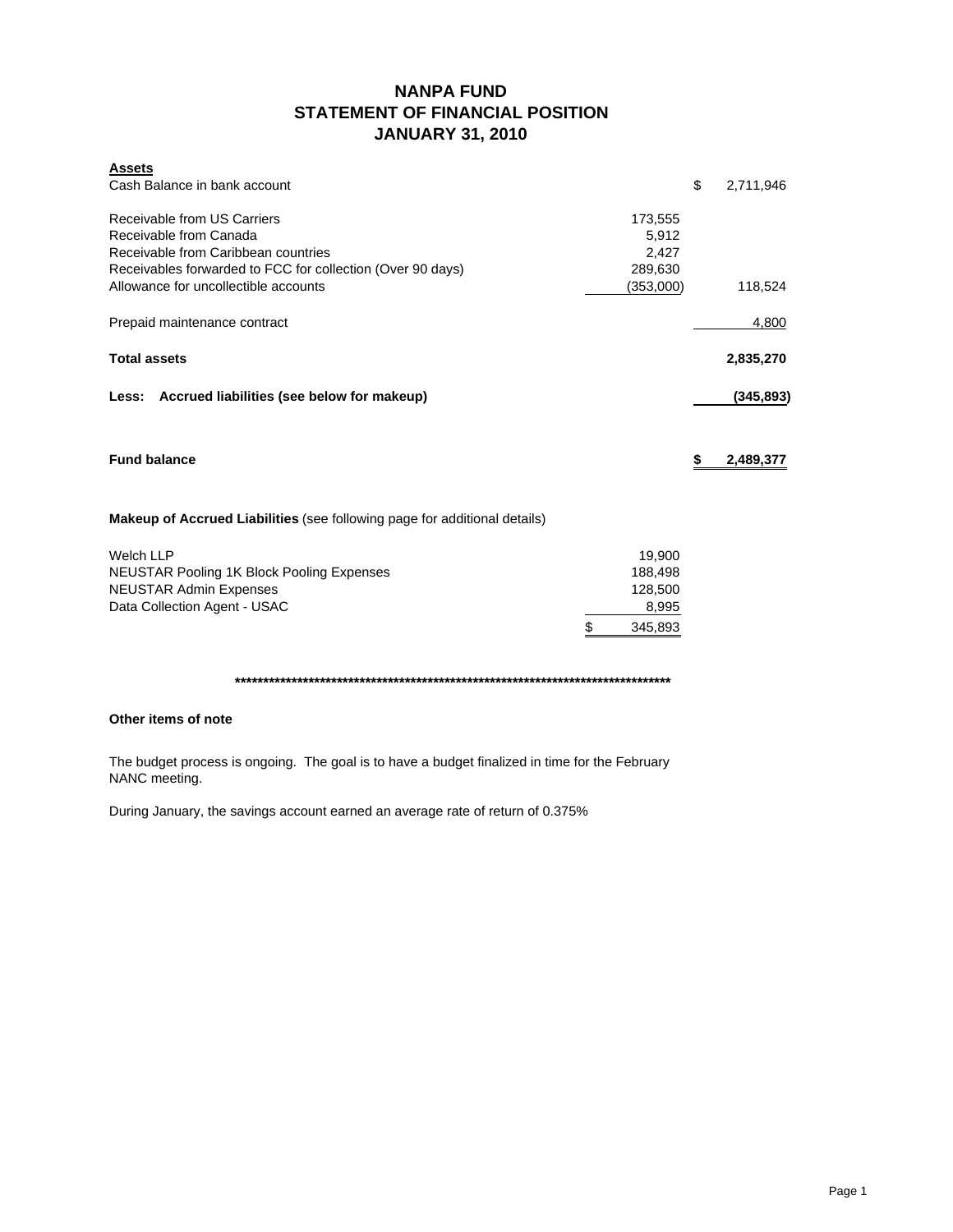### **NANPA FUND FORECASTED STATEMENT OF CHANGES IN FUND BALANCEJULY 2009 TO JUNE 2010**

|                                                                     |            | Actual               |                      |                          |                          | <b>Budgeted</b>      |                      |                      |                      |                      |                      |                      | Variance between   |                    |                   |                                                |
|---------------------------------------------------------------------|------------|----------------------|----------------------|--------------------------|--------------------------|----------------------|----------------------|----------------------|----------------------|----------------------|----------------------|----------------------|--------------------|--------------------|-------------------|------------------------------------------------|
|                                                                     |            | <b>Jul-09</b>        | Aug-09               | Sep-09                   | Oct-09                   | Nov-09               | <b>Dec-09</b>        | <b>Jan-10</b>        | Feb-10               | Mar-10               | Apr-10               | $May-10$             | <b>Jun-10</b>      | <b>Total</b>       | <b>Budget</b>     | forecasted balance at<br>June 30/10 and budget |
| Revenue                                                             |            |                      |                      |                          |                          |                      |                      |                      |                      |                      |                      |                      |                    |                    |                   |                                                |
| <b>International Contributions</b><br>Canada<br>Caribbean countries | (1)<br>(1) | 11.828<br>14,467     | 5,912<br>$\sim$      | 5,912<br>$\sim$          | 5,912<br>. .             | 5,912<br>$\sim$      | 5,912<br>$\sim$      | 5.912<br>$\sim$      | 5.912<br>$\sim$      | 5,912<br>$\sim$      | 5,912<br>$\sim$      | 5,912<br>$\sim$      | $\sim$             | 70,948<br>14,467   | 70,948<br>14,467  |                                                |
| <b>Total International Contributions</b>                            |            | 26,295               | 5,912                | 5,912                    | 5.912                    | 5,912                | 5.912                | 5.912                | 5.912                | 5,912                | 5,912                | 5,912                |                    | 85,415             | 85,415            |                                                |
| Domestic Contributions - US carriers                                | (1)        | 1,524,170            | 151,995              | 105.690                  | 108,557                  | 104.682              | 122,555              | 105,392              | 108,738              | 108,738              | 108,738              | 108,738              |                    | 2,657,993          | 2,487,497         | 170,496                                        |
| Late filing fees for Form 499A                                      | (2)        | 4,550                | $\sim$               | 1,800                    | 1,700                    | 3,400                | 4,100                | 6,700                |                      |                      |                      |                      | 115,000            | 104,350            | 115,000 (         | 10,650                                         |
| Interest income                                                     | (3)        | 163                  | 246                  | 1,161                    | 1,417                    | 1,410                | 1,392                | 993                  | 167                  | 167                  | 167                  | 167                  | 167                | 7,617              | 2,000             | 5,617                                          |
| Total revenue                                                       |            | 1,546,078            | 158,153              | 110,963                  | 117,586                  | 108,604              | 133,959              | 105,597              | 114,817              | 114,817              | 114,817              | 114,817              | 115,167            | 2,855,375          | 2,689,912         | 165,463                                        |
| <u>Expenses</u><br><b>NANPA Administration</b>                      | (4), (8)   | 122,883              | 122,309              | 131,876                  | 177,304                  | 122,743              | 129,567              | 128,500              | 131,833              | 131,833              | 131,833              | 131,833              | 131,833            | 1,594,347          | 1,475,600         | 118,747                                        |
| 1K Block Pooling Administration                                     | (4), (7)   | 189,373              | 200,156              | 215,254                  | 188,498                  | 188,498              | 188,498              | 188,498              | 188,498              | 188,498              | 188,498              | 188,498              | 188,498            | 2,301,265          | 2,263,289         | 37,976                                         |
| pANI                                                                | (9)        |                      |                      | $\overline{\phantom{a}}$ | $\overline{\phantom{a}}$ |                      |                      |                      |                      | $\sim$               |                      |                      | $\overline{a}$     |                    | 200,000 (         | 200,000)                                       |
| <b>Billing and Collection</b><br>Welch LLP<br>Data Collection Agent | (4)<br>(5) | 19,900<br>4.183      | 19,900<br>9.456      | 19,900<br>6,532          | 19,900<br>3.915          | 19,900<br>4,231      | 19,900<br>3.405      | 19,900<br>4.545      | 19,900<br>4.450      | 19,900<br>4.450      | 19,900<br>4.450      | 19,900<br>4.450      | 19,900<br>4.450    | 238,800<br>58,517  | 238,800<br>53,400 | 5,117                                          |
| <b>Annual Operations Audit</b>                                      | (6)        |                      |                      | 34,000                   |                          |                      |                      |                      |                      |                      |                      |                      |                    | 34,000             | 34,000            |                                                |
| <b>Carrier Audits</b>                                               | (10)       |                      |                      |                          |                          |                      |                      |                      |                      |                      |                      |                      |                    |                    | 700,000           | 700,000)                                       |
| Bad debt expense                                                    | (11)       | 27,606               |                      | 37,216                   |                          | 2,416                | 6,684                | 20,336               |                      |                      |                      |                      |                    | 80,890             |                   | 80,890                                         |
| <b>Total expenses</b>                                               |            | 363,945              | 351,821              | 444,778                  | 389,617                  | 337,788              | 334,686              | 361,779              | 344,681              | 344,681              | 344,681              | 344,681              | 344,681            | 4,307,819          | 4,965,089         | (657, 270)                                     |
| Net revenue (expenses)                                              |            | 1,182,133            | 193,668)             | 333,815)                 | 272,031)                 | 229,184)             | 200,727)             | 256,182)             | 229,864)             | 229,864)             | 229,864)             | 229,864)             | $229,514$ )        | $1,452,444$ )      | 2,275,177)        | 822,733                                        |
| <b>Opening fund balance</b>                                         |            | 2,792,851            | 3,974,984            | 3,781,316                | 3,447,501                | 3,175,470            | 2,946,286            | 2,745,559            | 2,489,377            | 2,259,513            | 2,029,649            | 1,799,785            | 1,569,921          | 2,792,851          | 1,775,177         | 17,674                                         |
| <b>Closing fund balance</b>                                         |            | 3.974.984            | 3,781,316            | 3,447,501                | 3,175,470                | 2,946,286            | 2,745,559            | 2,489,377            | 2,259,513            | 2,029,649            | 1,799,785            | 1,569,921            | 1,340,407          | 1,340,407          | 500,000           | 840,407                                        |
| Fund balance makeup:<br>Contingency<br>Surplus                      |            | 500,000<br>3,474,984 | 500.000<br>3,281,316 | 500,000<br>2,947,501     | 500,000<br>2,675,470     | 500,000<br>2,446,286 | 500,000<br>2,245,559 | 500,000<br>1,989,377 | 500,000<br>1,759,513 | 500,000<br>1,529,649 | 500,000<br>1,299,785 | 500,000<br>1,069,921 | 500,000<br>840.407 | 500,000<br>840.407 | 500,000<br>$\sim$ |                                                |
|                                                                     |            | 3.974,984            | 3.781.316            | 3.447.501                | 3.175.470                | 2.946.286            | 2.745.559            | 2.489.377            | 2.259.513            | 2.029.649            | 1.799.785            | 1.569.921            | 1.340.407          | 1.340.407          | 500.000           |                                                |

### **Assumptions:**

**(1)** The US carrier contributions for the period from July 2009 to June 2010 and the International carrier revenue is based upon actual billings.

**(2)** These fees represent the \$100 late filing fee charged to those companies that do not file the Form 499A by the due date.

**(3)** Interest income projections are estimates

The contract with Welch LLP expires September 30, 2009. A six month extension until March 31, 2010 under the same terms has been **(4)** The expenses for the NANPA Administration, 1K Block Pooling and Welch LLP are based on contracts in force.

exercised. The expense for B&C Agent for April 2010 to June 2010 is based on the current contract.

**(5)** The expense for the Data Collection Agent is based on estimate of costs by USAC for the 2009 calendar year.

**(6)** The contract for the annual operations audit has been awarded to Ernst & Young. The cost is \$34,000.

**(7)** The February forecasted amount includes the forecasted monthly billing of \$188,498.

**(8)** The February forecasted amount includes the forecasted monthly billing of \$131,833

**(9)** Interim p-ANNI administration is now covered under the new Pooling contract. \$200,000 has been allowed for the cost of permanent pANI in 2009/10. No change

order has been issued. There has been no further action regarding this matter so the \$200,000 has been removed from the forecast.

**(10)** The budget allowed \$700,000 for carrier audits. There will not be any performed in the remaining period January to June 2010.

**(11)** The allowance covers all accounts considered potentially uncollectible at January 31, 2010. This will be covered by the contingency allowance.

#### **Reconciliation of Forecast at June 30, 2010 to Budget**

| Budgeted fund balance at June 30/10 - contingency                              | 500,000    |
|--------------------------------------------------------------------------------|------------|
|                                                                                |            |
|                                                                                |            |
| Increase in fund balance between budget period (March 2009) and June 2009      | 17,674     |
| Additional billings over estimate from budget                                  | 170,496    |
| Late filing fees (reversal) for Form 499A - 2009                               | (10, 650)  |
| Additional interest earned to date compared to budget                          | 5.617      |
| NANP Admin - difference between budget and actual contact awarded after budget |            |
| period                                                                         | (118, 747) |
|                                                                                |            |
| NANP - change orders                                                           |            |
| Data Collection fees - Adjustment to actual from budget                        | (5, 117)   |
| Bad debts not budgeted for                                                     | (80, 890)  |
| Pooling change orders                                                          | (37, 976)  |
| Carrier audits that will not be carried out                                    | 700.000    |
| Permanent pANi that will not be finalized prior to June 30th.                  | 200.000    |
| Fund balance at June 30/09                                                     | 1,340,407  |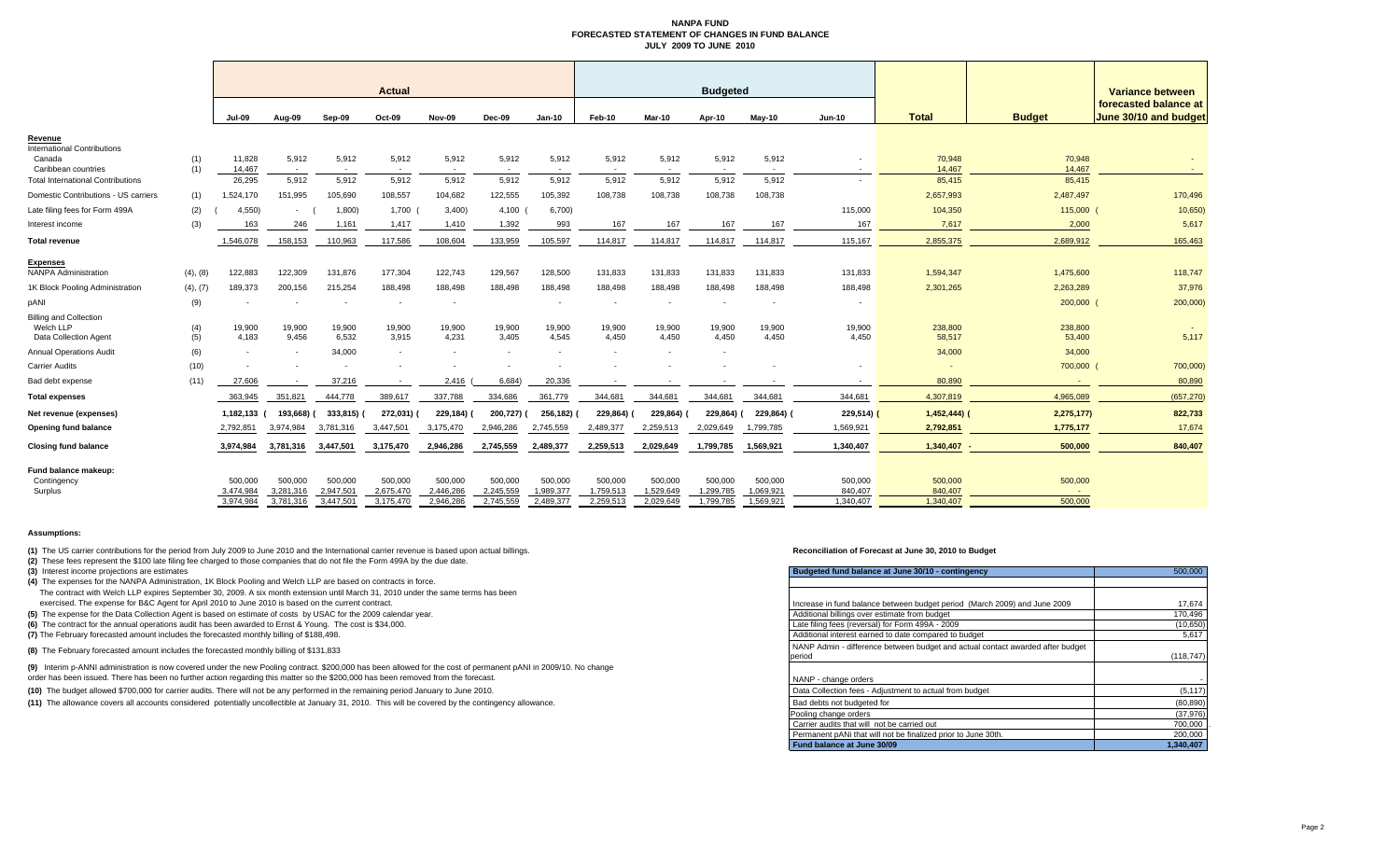### **NANPA FUND FORECASTED STATEMENT OF CHANGES IN FUND BALANCE JULY 2010 TO JANUARY 2011**

|                                                                                                                                             |            |                                   |                                   |                                   | <b>Projection</b>                 |                                   |                                   |                                   |
|---------------------------------------------------------------------------------------------------------------------------------------------|------------|-----------------------------------|-----------------------------------|-----------------------------------|-----------------------------------|-----------------------------------|-----------------------------------|-----------------------------------|
|                                                                                                                                             |            | <b>Jul-10</b>                     | Aug-10                            | <b>Sep-10</b>                     | Oct-10                            | <b>Nov-10</b>                     | <b>Dec-10</b>                     | Jan-11                            |
| <b>Projected Revenue</b><br><b>International Contributions</b><br>Canada<br>Caribbean countries<br><b>Total International Contributions</b> | (1)<br>(1) | 5.912<br>14,467<br>20,379         | 5,912<br>5.912                    | 5,912<br>5.912                    | 5,912<br>5.912                    | 5,912<br>5.912                    | 5,912<br>5.912                    | 5,912<br>5,912                    |
| Domestic Contributions - US carriers                                                                                                        | (1)        | 2,730,174                         | 113,064                           | 113,064                           | 113,064                           | 113,064                           | 113,064                           | 113,064                           |
| Late filing fees for Form 499A                                                                                                              | (2)        |                                   |                                   | ä,                                |                                   |                                   |                                   |                                   |
| Interest income                                                                                                                             | (3)        | 500                               | 500                               | 500                               | 500                               | 500                               | 500                               | 500                               |
| Total projected revenue                                                                                                                     |            | 2,751,053                         | 119,476                           | 119,476                           | 119,476                           | 119,476                           | 119,476                           | 119,476                           |
| <b>Projected Expenses</b><br><b>NANPA Administration</b>                                                                                    | (4)        | 131.000                           | 131,000                           | 131.000                           | 131.000                           | 131.000                           | 131.000                           | 131,000                           |
| 1K Block Pooling Administration                                                                                                             | (5)        | 188,498                           | 186,932                           | 185,365                           | 185,365                           | 185,365                           | 188,498                           | 188,498                           |
| pANI                                                                                                                                        | (6)        | 16,666                            | 16,666                            | 16,666                            | 16,666                            | 16,666                            | 16,666                            | 16,666                            |
| <b>Billing and Collection</b><br>Welch LLP<br>Data Collection Agent                                                                         | (7)<br>(8) | 19,900<br>4,450                   | 19,900<br>4,450                   | 19,900<br>4,450                   | 19,900<br>4,450                   | 19,900<br>4,450                   | 19,900<br>4,450                   | 19,900<br>4,450                   |
| <b>Annual Operations Audit</b>                                                                                                              | (9)        |                                   |                                   |                                   |                                   |                                   |                                   |                                   |
| <b>Carrier Audits</b>                                                                                                                       | (10)       |                                   |                                   |                                   |                                   |                                   |                                   |                                   |
| Bad debt expense (recovery)                                                                                                                 | (11)       |                                   |                                   | 70,000                            |                                   |                                   |                                   |                                   |
| <b>Total projected expenses</b>                                                                                                             |            | 360,514                           | 358,948                           | 427,381                           | 357,381                           | 357,381                           | 360,514                           | 360,514                           |
| Projected Net revenue (expenses)                                                                                                            |            | 2,390,539 (                       | 239,472) (                        | 307,905) (                        | 237,905) (                        | 237,905) (                        | 241,038) (                        | 241,038)                          |
| <b>Projected Opening fund balance</b>                                                                                                       |            | 1,340,407                         | 3,730,946                         | 3,491,474                         | 3,183,569                         | 2,945,664                         | 2,707,759                         | 2,466,721                         |
| <b>Projected Closing fund balance</b>                                                                                                       |            | 3,730,946                         | 3,491,474                         | 3,183,569                         | 2,945,664                         | 2,707,759                         | 2,466,721                         | 2,225,683                         |
| Projected Fund balance makeup:<br>Contingency<br>Surplus                                                                                    |            | 500,000<br>3,230,946<br>3,730,946 | 500,000<br>2,991,474<br>3,491,474 | 500,000<br>2,683,569<br>3,183,569 | 500,000<br>2,445,664<br>2,945,664 | 500,000<br>2,207,759<br>2,707,759 | 500,000<br>1,966,721<br>2,466,721 | 500,000<br>1,725,683<br>2,225,683 |

### **Assumptions:**

**(1)** The contributions for July 2010 - January 2011 are estimated based on billings for 2009/10.

**(2)** These fees represent the \$100 late filing fee charged to those companies that do not file the Form 499A by the due date.

**(3)** Interest income projections are estimates

**(4)** The cost of NANPA Administration is based on contract in force until December 8, 2010. **(5)** The expense for the 1K Block Pooling is based on the contract in force.

**(6)** Interim p-ANNI administration is now covered under the new Pooling contract. \$200,000 has been allowed for the cost of permanent pANI in 2009/10. No change order has been issued.

**(7)** The cost of B&C Agent is based on the cost of the expired Welch LLP contract.

**(8)** The expense for the Data Collection Agent is based on estimate of costs by USAC for the 2009 calendar year.<br>**(9)** The cost of the annual operations audit is based on the cost of the prior year's audit.

**(10)** The budget allowed \$700,000 for carrier audits. **(11)** The allowance covers all accounts considered potentially uncollectible. This will be covered by the contingency allowance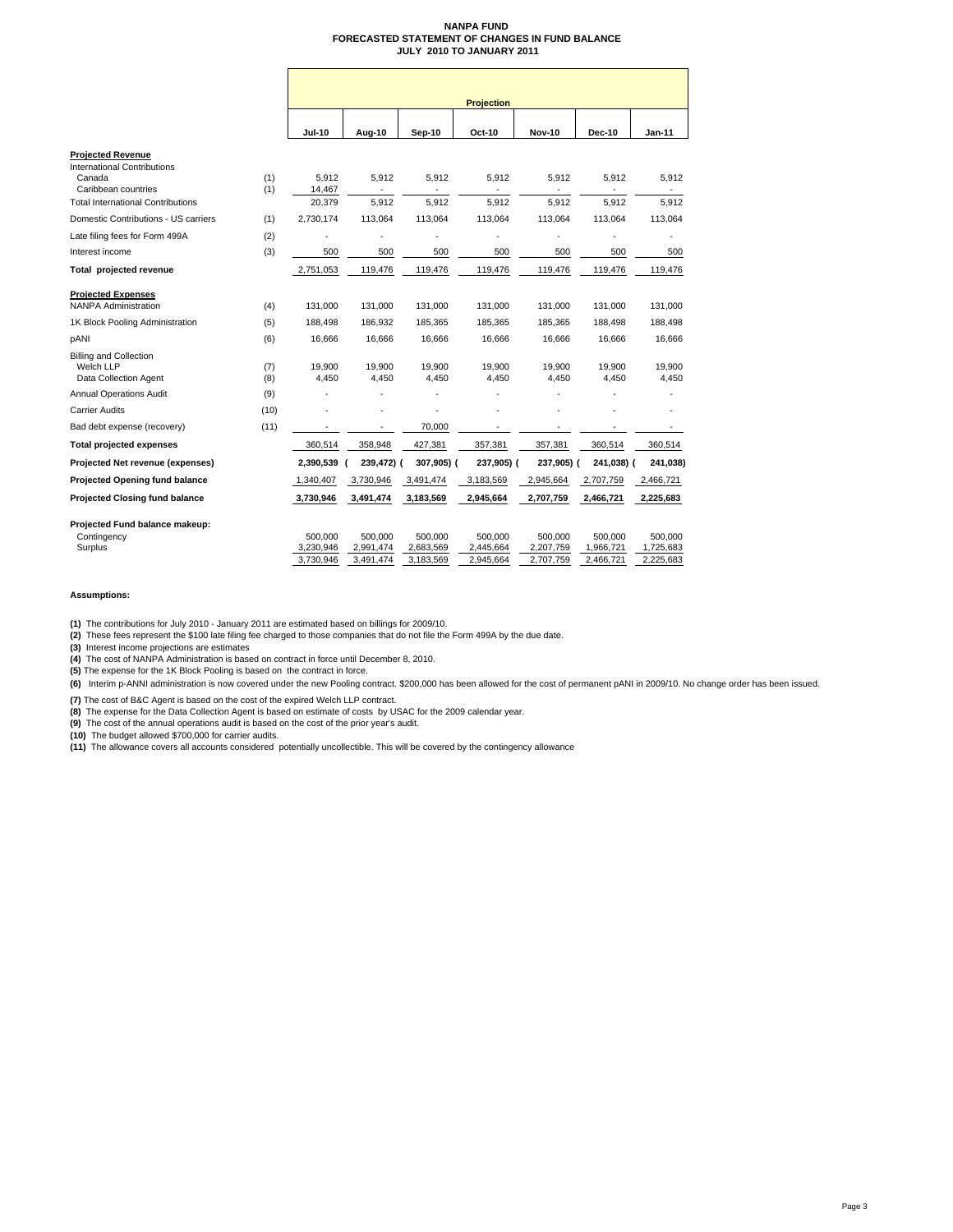### **NANPA FUNDCURRENT AND FORECASTED LIABILITIES**

|                                                                                                                                                                   |                  |                     |                              | Current<br>Jan-10 | Feb-10  | <b>Mar-10</b> | Apr-10  | May-10  | Jun-10  | $Jul-10$ | Aug-10  |
|-------------------------------------------------------------------------------------------------------------------------------------------------------------------|------------------|---------------------|------------------------------|-------------------|---------|---------------|---------|---------|---------|----------|---------|
| <b>NEUSTAR - NANPA Administration contract</b><br>- Payment authorized by the FCC on Dec 22/09, received by Welch Dec 22/09<br>November 2009                      | 122,743          |                     |                              | 128,500           | 131,833 | 131,833       | 131,833 | 131,833 | 131,833 | 131,000  | 131,000 |
| - Payment authorized by the FCC on Jan 14/10, received by Welch Jan 25/10<br>Maintenance contracts<br>December 2009                                               | 6,551<br>124,108 |                     |                              |                   |         |               |         |         |         |          |         |
| - Authorization by the FCC has not been received for payment<br>January 2010                                                                                      |                  | \$<br>$\mathcal{F}$ | 128,500<br>128,500           |                   |         |               |         |         |         |          |         |
| <b>NEUSTAR - Block Pooling contract</b><br>- Payment authorized by the FCC on Dec 22/09, received by Welch Dec 22/09<br>November 2009                             | 188,498          |                     |                              | 188,498           | 188,498 | 188,498       | 188,498 | 188,498 | 188,498 | 188,498  | 186,932 |
| - Payment authorized by the FCC on Jan 14/10, received by Welch Jan 25/10<br>December 2009                                                                        | 188,498.00       |                     |                              |                   |         |               |         |         |         |          |         |
| - Authorization by the FCC has not been received for payment<br>January 2010                                                                                      |                  | \$<br>\$            | 188,498<br>$\sim$<br>188,498 |                   |         |               |         |         |         |          |         |
| Welch LLP - Billing & Collection Agent                                                                                                                            |                  |                     |                              | 19,900            | 19,900  | 19,900        | 19,900  | 19,900  | 19,900  | 19,900   | 19,900  |
| - Payment authorized by the FCC on Dec 22/09, received by Welch Dec 22/09<br>November 2009                                                                        | 18,277           |                     |                              |                   |         |               |         |         |         |          |         |
| - Payment authorized by the FCC on Jan 14/10, received by Welch Jan 25/10<br>December 2009                                                                        | 19,900           |                     |                              |                   |         |               |         |         |         |          |         |
| - Authorization by the FCC has not been received for payment<br>January 2010                                                                                      |                  | \$<br>\$            | 19,900<br>19,900             |                   |         |               |         |         |         |          |         |
| <b>USAC - Data Collection Agent</b><br>- Payment authorized by the FCC on Dec 22/09, received by Welch Dec 22/09<br>November 2009                                 | 3,405            |                     |                              | 8,995             | 4,450   | 4,450         | 4,450   | 4,450   | 4,450   | 4,450    | 4,450   |
| - Authorization by the FCC has not been received for payment<br>December 2009<br>January 2010 (estimate)                                                          |                  |                     | 4,545<br>4,450<br>8,995      |                   |         |               |         |         |         |          |         |
| <b>Carrier audits</b>                                                                                                                                             |                  |                     |                              |                   |         |               |         |         |         |          |         |
| Ernst & Young LLP- Annual operations audit<br>- Payment authorized by the FCC on Jan 14/10, received by Welch Jan 25/10<br>Audit fee for the 2008/09 fiscal audit | 34,000           |                     |                              |                   |         |               |         |         |         |          |         |
| <b>NEUSTAR - pANI administration</b>                                                                                                                              |                  | \$                  |                              |                   |         |               |         |         |         | 16,666   | 16,666  |
| Total                                                                                                                                                             |                  |                     |                              | 345.893           | 344.681 | 344.681       | 344.681 | 344.681 | 344.681 | 360.514  | 358.948 |